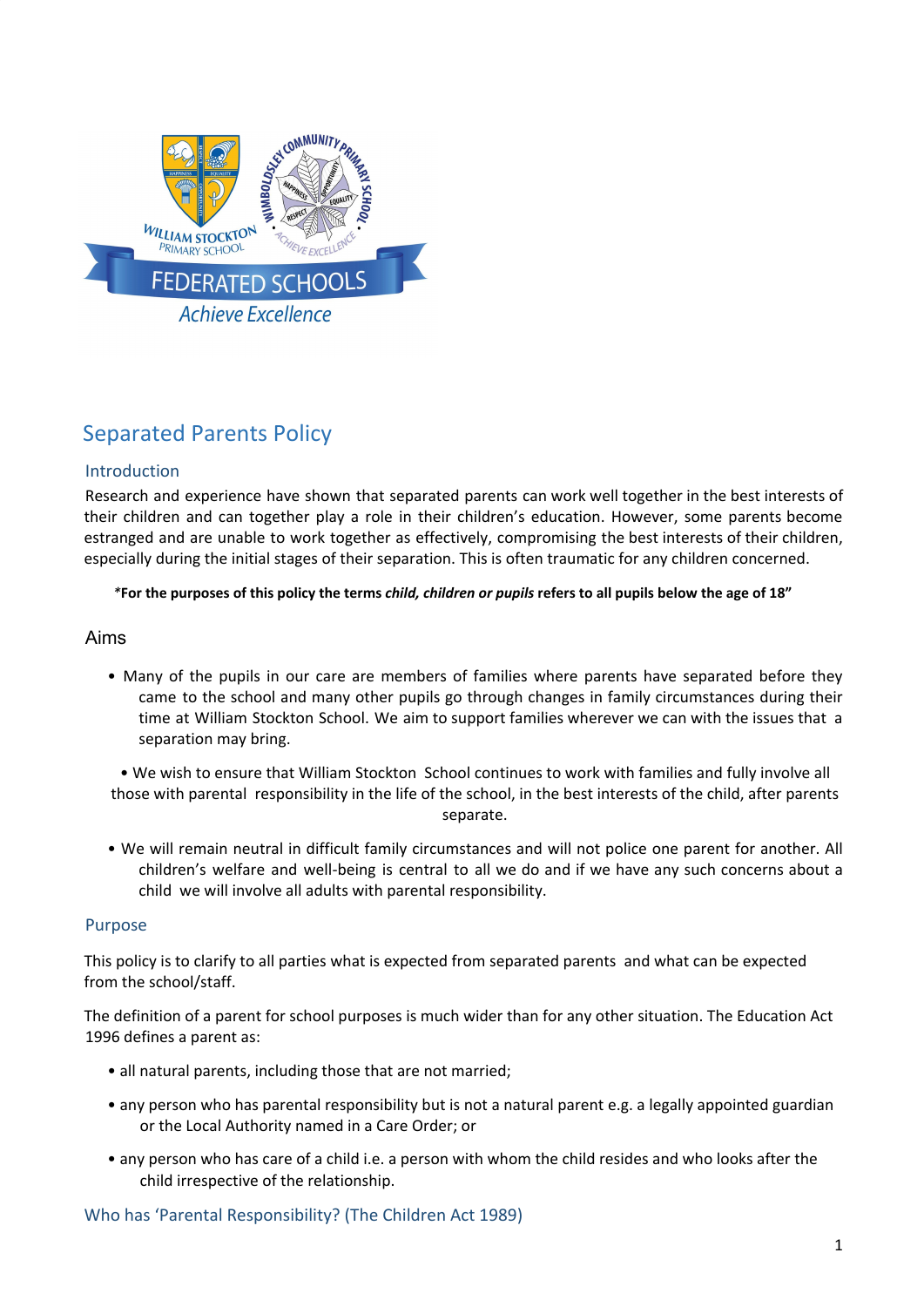- All mothers automatically have parental responsibility;
- If the parents of a child were married/in a civil partnership at the time of birth, both parents automatically have parental responsibility;
- For children born after 1 December 2003 to unmarried parents, where the father's name is on the birth certificate, both the mother and father would usually have automatic parental responsibility
- In all other cases, parents seeking parental responsibility rights can acquire them through various legal means.

(For further guidance see [www.gov.uk/parental-rights-responsibilities](http://www.gov.uk/parental-rights-responsibilities)

Having parental responsibility means assuming all the rights, duties, powers, responsibilities and authority that a parent of a child has by law. People other than a child's natural parents can acquire parental responsibility through:

- being granted a Residence Order;
- being appointed a Guardian;
- being named in an Emergency Protection Order (although parental responsibility in such a case is limited to taking reasonable steps to safeguard or promote the child's welfare); or
- Adopting a child.

# What does having 'care of a child' mean?

Having care of a child or young person means that a person who the child lives with and who looks after the child, irrespective of what their relationship is with the child, is considered to be a parent in education law. This could be shown by interaction with the school, for example attending meetings, communicating by telephone or email, being on the school's record as being involved (in whatever capacity) or resident with the child where, for all intents and purposes, the person is part of the family, or a man or woman married to a parent of a child.

Examples below will help establish this relationship:

- Are they listed on school records?
- Does the school have contact details for them?
- Do they meet with teachers/attend parents' evenings?
- Have they been involved with the measures designed to improve attendance?
- Do they contact the school on behalf of the child when s/he is ill?
- Do they live with the child?
- How long has the school known of them being connected with the child?
- Does the adult bring/collect the child to/from school?
- Is the adult married to the parent of the child?

It would not be appropriate to assume that someone having a 'casual' relationship with the parent of a child necessarily has 'care of the child' unless we have cause to believe the person has some involvement with the child's life – living with the child could be a determining factor as could the other examples outlined above.

It is therefore those adults who are having significant input to a child's life who can be classified as 'parent', having 'parental responsibility' or who have 'care of a child'.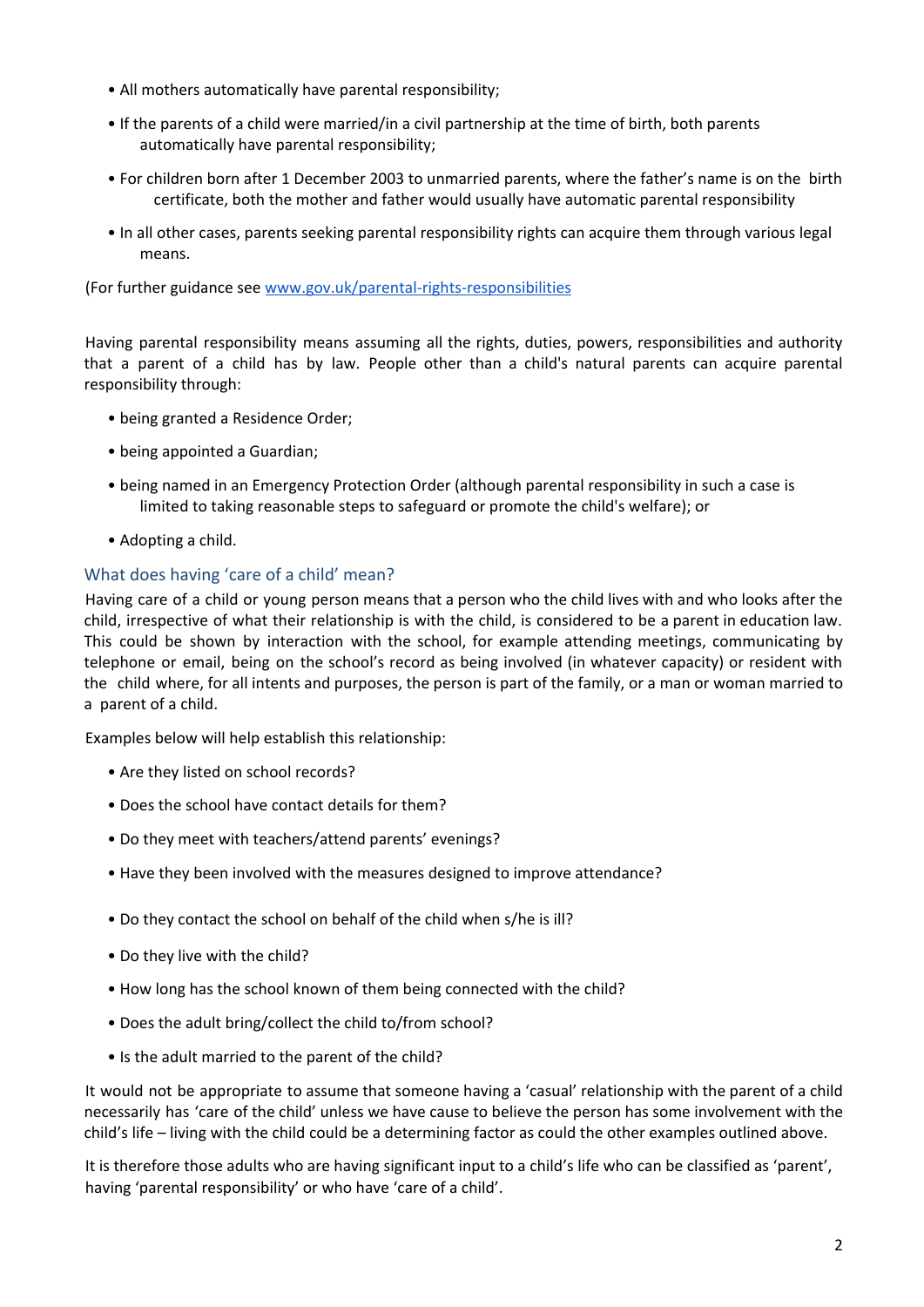# Our process

The Governing Body recognise that while the parents of some pupils may be separated they have certain entitlements which cannot be restricted without a specific court order. In particular, the school does not have the power to act on the request of one parent to restrict the entitlements of another. The information provided to the school when the child is admitted, detailing whether parents have parental responsibility for the child, will be presumed to be correct unless a court order or original birth certificate proving otherwise is provided to the school. Similarly, the information provided on the address(es) where the child resides will be presumed to be correct unless a court order proving otherwise is provided to the school.

It is the responsibility of the parents to inform the school when there is a change in family circumstances. The school needs to be kept up to date with contact details which may be used in emergencies.

We encourage parents to tell us at an early stage if there is a change in family circumstances. Whenever possible, staff will be informed of such changes so that suitable support can be offered to students. We will, however, recognise the sensitivity of some situations and maintain the level of confidentiality requested by parents as far as possible.

Schools must treat all adults with parental responsibility for a child equally, **unless a court order limits an individual's exercise of parental responsibility**. Everyone who has parental responsibility has a right to receive information about the child. This is the case whether they live with the child or not. There is no requirement for school to inform one parent about communications with the other parent.

Parents as defined above are entitled to share in the decisions that are made about their child and to be treated equally by schools. In particular, these entitlements include:

- appeals against admission decisions;
- Ofsted & school based questionnaires;
- participation in any exclusion procedure;
- attendance at parent meetings/school events
- access to school records, copies of school reports, newsletters, invitations to school events, school photographs relating to their child and information about school trips. (There is more detail on this later in the policy.)

#### Our responsibilities

The school fully recognises its responsibilities, and it is our sole wish to promote the best interests of the child, working in partnership with all parents.

Parents will be encouraged to resolve any issues around estrangement, contact and access to information without involving the school directly. Issues of estrangement is a civil/private law matter and the school cannot be involved in providing mediation, helping an estranged parent to communicate with their child or children, or using the school premises for purposes of contact. We recognise that a Court Order can restrict a parent in having contact/access to information and we may be bound by this. In this situation we will consult with the relevant external providers to obtain advice as this may constitute a safeguarding concern.

In any event whereby the parents being estranged is appearing to impact upon the health, wellbeing and safety of a child the matter will be referred to the Children's Services for advice.

#### Contact Arrangements

- Where there are issues over access to children, any adult with parental responsibility for the child should contact the school immediately to discuss these
- Court orders preventing an individual's access to a child or detailing contact arrangements which could involve the school should be provided to the school immediately if any are issued. These will be shared with all relevant staff so we can monitor these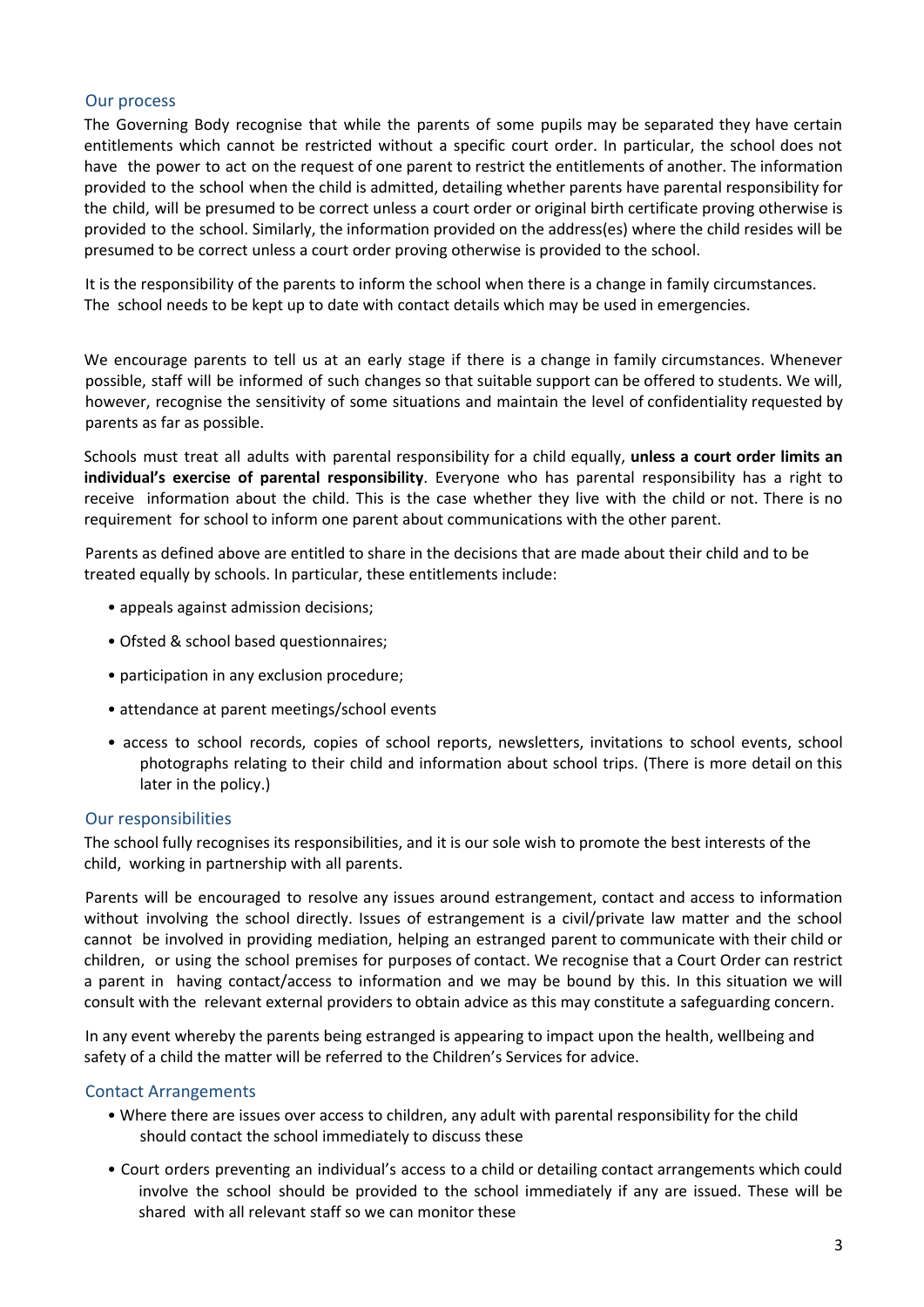- Where there is a court restraining order in place, the school will put measures in place to ensure the child is not released to a named individual
- Where a separated parent has parental responsibility but is not the parent with whom the child usually resides and there is no court order in place, the school is required to allow the child home with him or her; however, the Head teacher (or designated safeguarding lead) is able to use discretion (in the case of an unexpected or unusual request) and would seek clarification from the resident parent before allowing the child to leave the premises
- Should a parent (unnamed on the child's data sheet and therefore parental responsibility unknown to the school) seek information or access to his/her child, the school will provide no information or access and inform the resident parent of this to clarify the situation

# Information Sharing

To ensure we are fair to all parents, we will communicate in this way:

- Some letters (those with a reply slip e.g. trip permissions) are sent as a 'hard copy'. The vast majority of correspondence is emailed through the parent app Marvellous Me and all parents with parental responsibility (whose contact information we hold) will have this information sent to them. Letters and information about events will also be available on the weekly school newsletter, which is also on the school website. Although the staff will use Marvellous Me on the majority of occasions.
- Permission slips for activities will be accepted from either parent with PR and only one parent with PR needs to give consent.
- A copy of the Annual School Report will be sent to all parents with PR (whose contact details we hold).
- A parent, as defined in this policy, has the right to receive progress reports and review the pupil records of their children. If the parents are separated or divorced. Information relating to attendance and exclusions will be sent after each half term, unless outside agency advice has been sought and it is felt that it would be detrimental to the child to communicate this information to the parent the child no longer resides with.
- We expect that parents should liaise and communicate directly with each other in matters such as the ordering of school photographs; tickets for performances, enrichment activities and other instances.
- We expect that, wherever possible, separated parents attend their child's Parents' Evening appointments together, however the school will arrange separate appointments
- In case of an accident or emergency, we will phone the parent with whom the child mainly resides (or the priority phone number held on our system; or the parent with whom the child is residing on that day if we hold that information) although of course, depending on the severity of need and other constraints on staff time, we would try and contact both parents.

#### **Blended Learning**

The responsibility for remote/home learning is with the parent the child resides with. They will have the login details for this facility.

As a school we understand that issues around family breakdown and separation can be fraught. However, we expect parents to be courteous and respectful at all times in their dealings with school. We believe that this policy clearly sets out the position of the school.